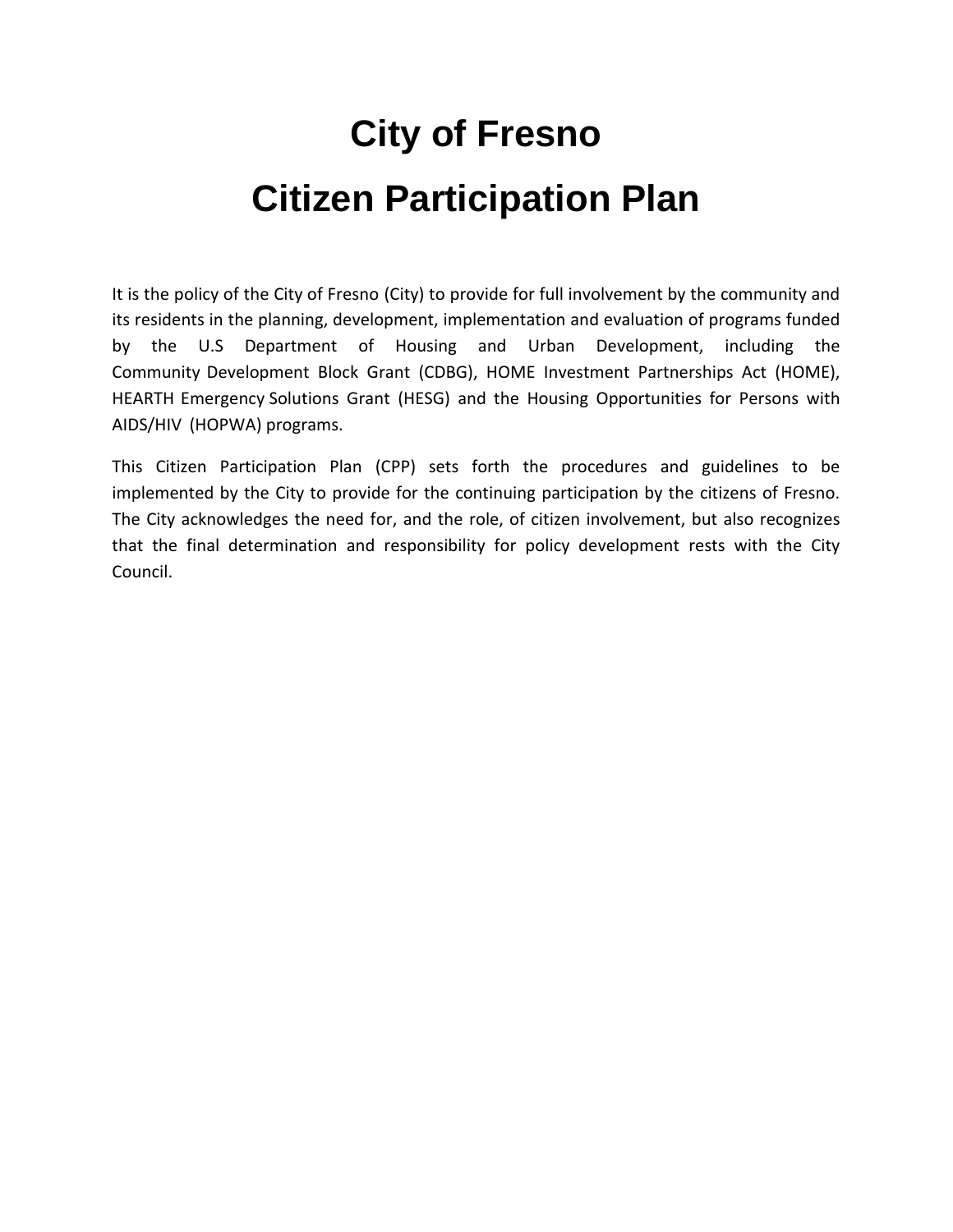## Citizen Participation Plan

#### Introduction

The City of Fresno (City) is a federal entitlement jurisdiction that receives federal grant funding from the U.S. Department of Housing and Urban Development (HUD).

The City of Fresno receives federal entitlement grant funding for the following program:

- Community Development Block Grants (CDBG)
- HOME Investment Partnership Program (HOME)
- Housing Opportunities for People with AIDS (HOPWA)
- Emergency Solutions Grants (ESG)

As an entitlement jurisdiction, the City is required to prepare a:

- Five Year Consolidated Plan (Consolidated Plan)
- Annual Action Plan (Action Plan)
- Annual Consolidated Annual Performance Evaluation Report (CAPER)

Under HUD's Code of Final Regulations for the Consolidated Plan (24 CFR Part 91 Sec. 91.105), the City must adopt a Citizen Participation Plan (CPP) that sets forth the City's policies and procedures for citizen participation in the planning, execution, and evaluation of the Consolidated Plan, Action Plans, and CAPER. This CPP provides guidelines for the City to provide and encourage public participation by residents, community stakeholders, and grant beneficiaries in the process of drafting, implementing, and evaluating the Consolidated Plan and related documents. The citizen participation process includes outreach, public hearings, community forums, and opportunities for comment.

#### **Definitions**

- Annual Action Plan: The Action Plan summarizes the activities that will be undertaken in the upcoming Fiscal Year (FY) to meet the goals outlined in the Consolidated Plan. The Action Plan also identifies the federal and non-federal resources that will be used meet the goals of the approved Consolidated Plan.
- Citizen Participation Plan: The CPP provides guidelines by which the City will promote engagement in the planning, implementation, and evaluation of the distribution of federal funds, as outlined in the Consolidated Plan, Action Plan, and CAPERs.
- Community Development Block Grant: HUD's CDBG program provides communities with resources to address a wide range of housing and community development needs that benefit very low and low-income persons and areas.
- Consolidated Annual Performance Evaluation Report: The CAPER assesses the City's annual achievements relative to the goals in the Consolidated Plan and proposed activities in the Action Plan. HUD requires the City to prepare a CAPER at the end of each fiscal year.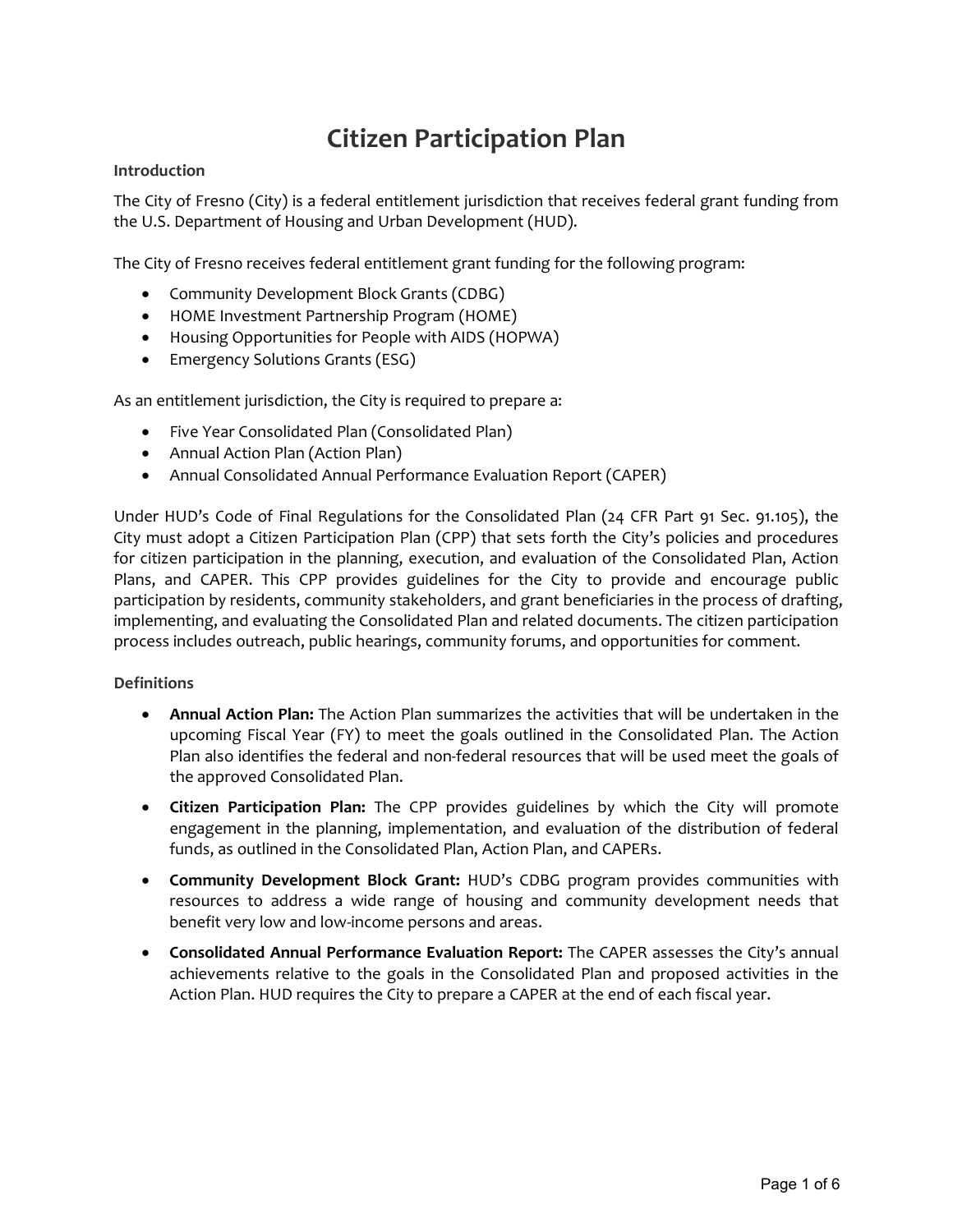- that creates and manages programs pertaining to federal home ownership, affordable housing, fair housing, homelessness, and community and housing development.
- Displacement: Displacement refers to the involuntary relocation of individuals from their residences due to housing development and rehabilitation activities paid for by federal funds.
- Eligible Activity: Activities that are allowable uses of the CDBG funds covered by the CPP as defined in the Code of Federal Regulations Title 24 for HUD.
- Emergency Solutions Grant: HUD's ESG program provides communities with resources to serve homeless individuals and families via Street Outreach, Emergency Shelter, Homelessness Prevention, Rapid Re‐Housing Assistance, Homeless Management Information System (HMIS), and Administrative Activities.
- Entitlement Jurisdiction: A city with a population of at least 50,000, a central city of a metropolitan area, or a qualified urban county with a population of at least 200,000 that receives grant funding from HUD.
- Five Year Consolidated Plan: HUD requires entitlement jurisdictions to prepare a Consolidated Plan every five years. The Consolidated Plan is a strategic plan that identifies housing, economic, and community development needs and prioritizes funding to address those needs over a five‐year period.
- HOME Investment Partnerships Program: The HUD HOME program provides resources to fund a wide range of activities that build, buy, and/or rehabilitate affordable rental or homeownership housing or provide direct rental assistance to low-income people.
- Housing Opportunities for Persons with AIDS: The HUD HOPWA program provides resources that benefit low-income persons medically diagnosed with HIV/AIDS and their families, including housing and social services, chemical dependency treatment, nutritional services, case management, and assistance with daily living.
- **Department Of Housing And Urban Development:** HUD is the federal government agency<br>
interactions and Iransiansa<sub>y</sub> and community and louising development<br>
housing fair housing thermatic grand controllary interaction of ● Low- and Moderate-Income: As defined annually by HUD, Low- and Moderate-Income (LMI) is 0‐80 percent of area median family income (AMI) for a jurisdiction, with adjustments for smaller or larger families. This includes those individuals presumed by HUD to be principally LMI (abused children, battered spouses, elderly persons, severely disabled adults, homeless persons, illiterate adults, persons living with AIDS and migrant farm workers). HUD utilizes three income levels to define LMI households:
	- o Extremely low‐income: Households earning 30 percent or less than the AMI (subject to specified adjustments for areas with unusually high or low‐incomes)
	- o Very low‐income: Households earning 50 percent or less than the AMI (subject to specified adjustments for areas with unusually high or low-incomes)
	- o Low‐ and moderate‐income: Households earning 80 percent or less than the AMI (subject to adjustments for areas with unusually high or low‐incomes or housing costs)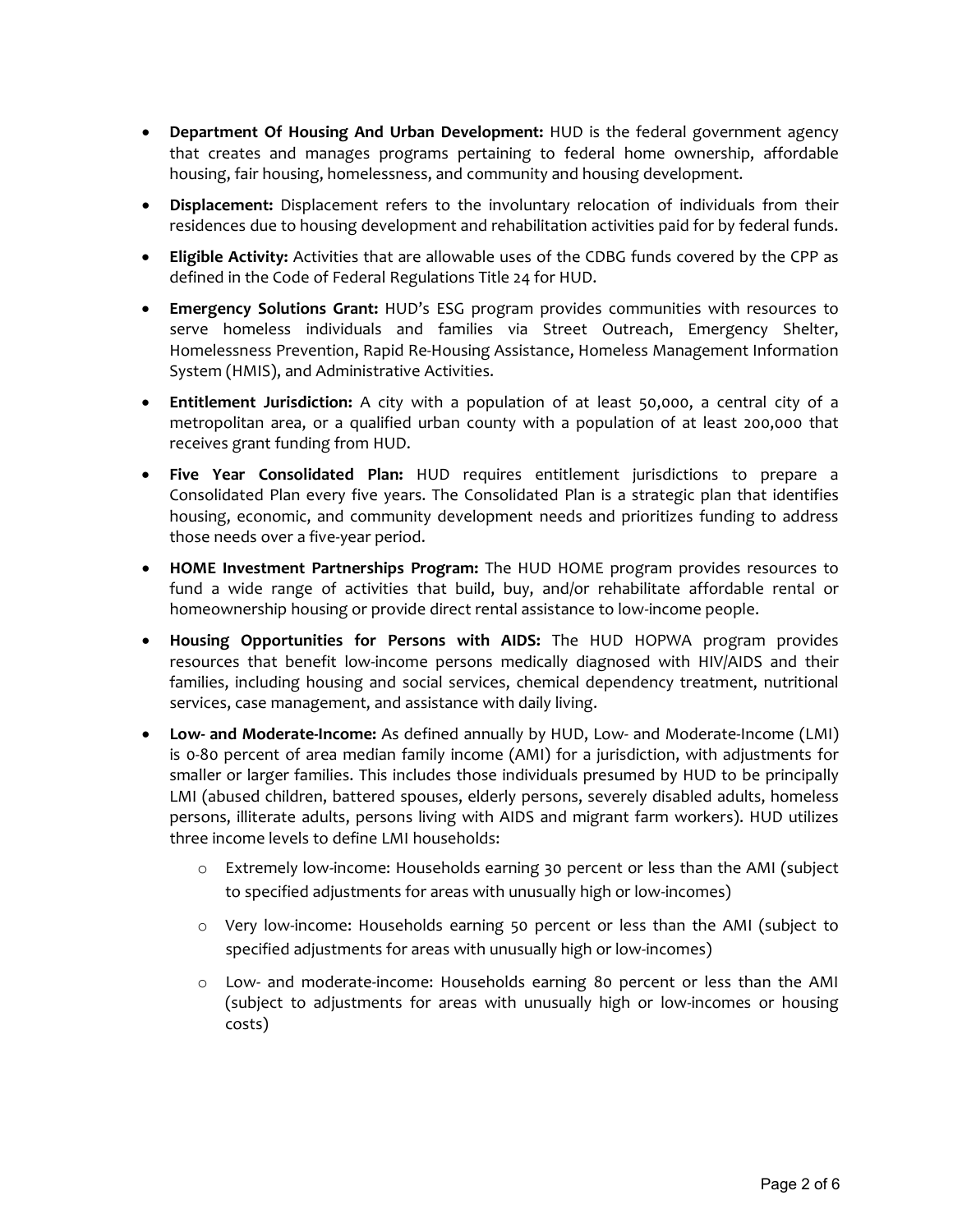- Public Hearing: Public hearings are designed to provide the public the opportunity to make public testimony and comment. Public hearings related to the Consolidated Plan are to be advertised in local newspapers and made accessible to non‐English speakers and individuals with disabilities.
- Substantial Amendments: Amendments are considered "Substantial" whenever one of the following is proposed:
	- o A change in the allocation priorities or a change in the method of fund distribution.
	- o A change which increases or decreases by 25 percent the amount allocated to a category of funding, or a project or activity budget funded by the entitlement grant programs.
	- o To implement an activity using CDBG funds for new programs that were not described in the Consolidated Plan or the current year Annual Action Plan.
	- $\circ$  To change the purpose or intended beneficiaries of an activity approved for CDBG funding, e.g., instead of primarily benefitting lower income households the activity instead proposes to benefit mostly moderate income households.

#### Roles, Responsibilities, and Contact Information

The City of Fresno is a federal entitlement jurisdiction and is a recipient of grant funding from the federal government.

The City of Fresno's Charter established a council and manager form of government. Fresno's City Council is the elected legislative body of the City and is responsible for approving its Consolidated Plan, Action Plans, Substantial Amendments, and CAPERs prior to their submission to HUD.

It is the intent of the City to provide for and encourage citizen participation, with particular emphasis on participation by lower income persons who are beneficiaries of or impacted by entitlement‐ funded activities. The City encourages participation in all stages of the Consolidated Planning process by all residents, including minorities and non-English speaking persons, as well as persons with mobility, visual or hearing impairments, and residents of assisted housing developments and recipients of tenant‐based assistance.

In general, hearings will be held at City Hall due to its central location, convenient access, and disability accessibility. Translation services will be provided when there is an indication that non‐ English speaking persons will be attending. Other reasonable accommodations will be provided on a case‐by‐case basis.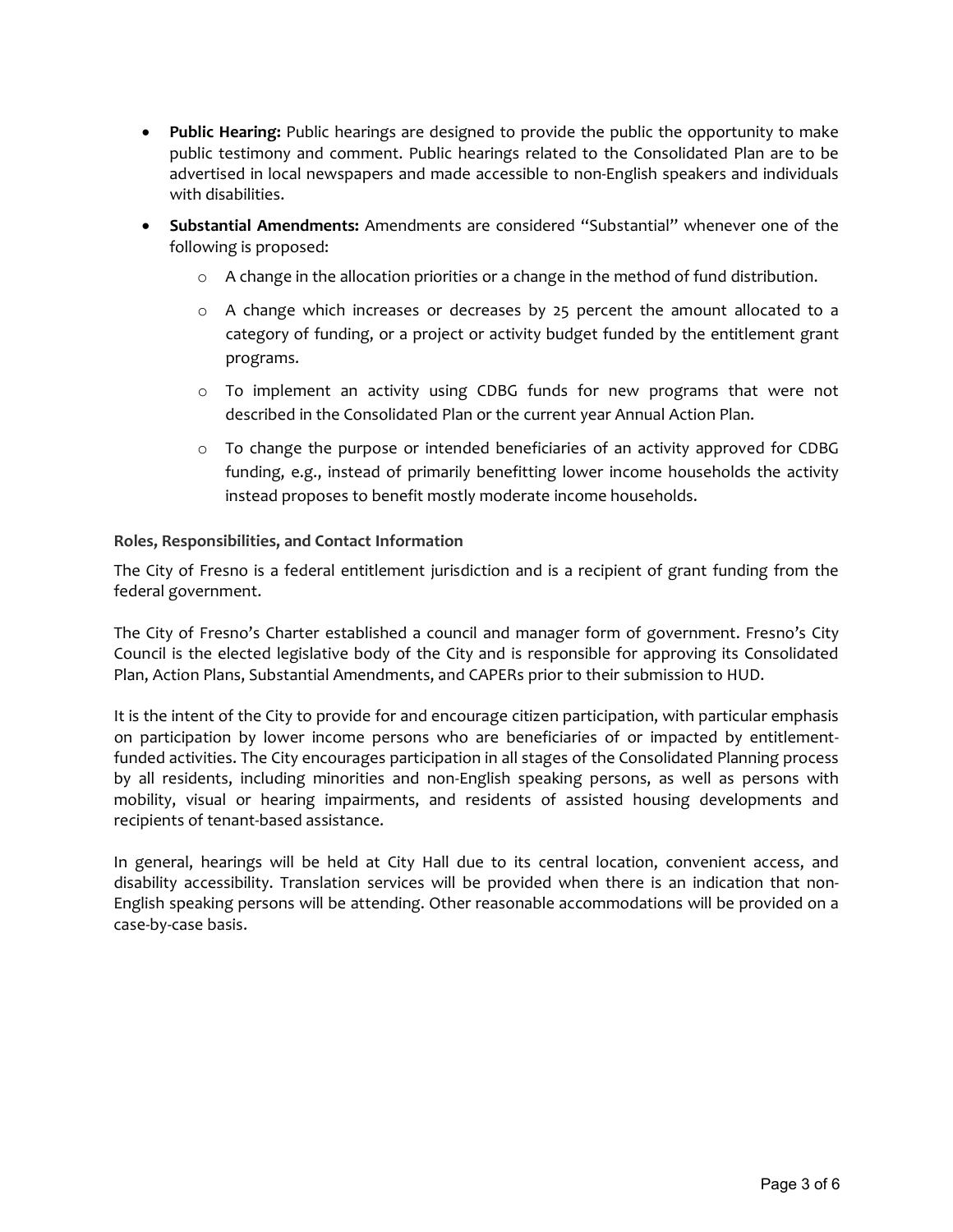#### City of Fresno

Crystal Smith Development and Resource Management Department (DARM) Housing and Community Development Division 2600 Fresno Street Room 3065 Fresno, CA 93721 559.621.8507 Phone 559.457.1338 Fax 559.621.8721 TTY crystal.smith@fresno.gov

#### Citizen Participation Policies

#### Public Hearings

The City will hold public hearings for Consolidated Plans, Annual Action Plans, CAPERs, amendments made to the CPP, and Substantial Amendments.

The Consolidated Plans, Annual Action Plans, CPP amendments, and Substantial Amendments require two public hearings. One required hearing is before the Housing and Community Development Commission (HCDC) and one required hearing is before City Council for document adoption. The CAPER requires one hearing before City Council for document adoption.

The General Contact Information for the City's HUD Entitlement Programs is:<br>
Citysti Smith<br>
Crysti Smith<br>
Crysti Smith<br>
Crysti Smith<br>
Contact Informative Development Division<br>
Housing and Community Development Division<br>
Ho The HCDC public hearings will be held at Fresno City Hall Room 2165N, located at 2600 Fresno Street, Fresno, CA 93721. The City Council public hearings will be held at Fresno City Hall, Council Chambers located at 2600 Fresno Street, Room 2097, Fresno, CA 93721. Listening devices, interpretation services, and other assistance to disabled persons or those with limited English proficiency will be provided upon request, ranging up to five business days prior notification to the City Clerk. Requests for disability-related modifications or accommodations required to facilitate meeting participation, including requests for auxiliary aids, services or interpreters, require different lead times, ranging up to five business days. For this reason, it is important to provide as much advance notice as possible to ensure availability. Assistive Listening Devices (ALDs) are available upon request.

#### Notice of Hearings and Review Periods

To allow the public time to provide comments prior to the submission of approved documents to HUD, the City will hold a minimum 30‐day public review and comment period for the Consolidated Plan, Action Plan, and Substantial Amendment. The City will establish a public review period of at least 15 days for each CAPER and amendments to the CPP. Copies of the draft plans will be available to the public at City of Fresno Development and Resource Management, Room 3065, 2600 Fresno Street, Fresno, CA 93721.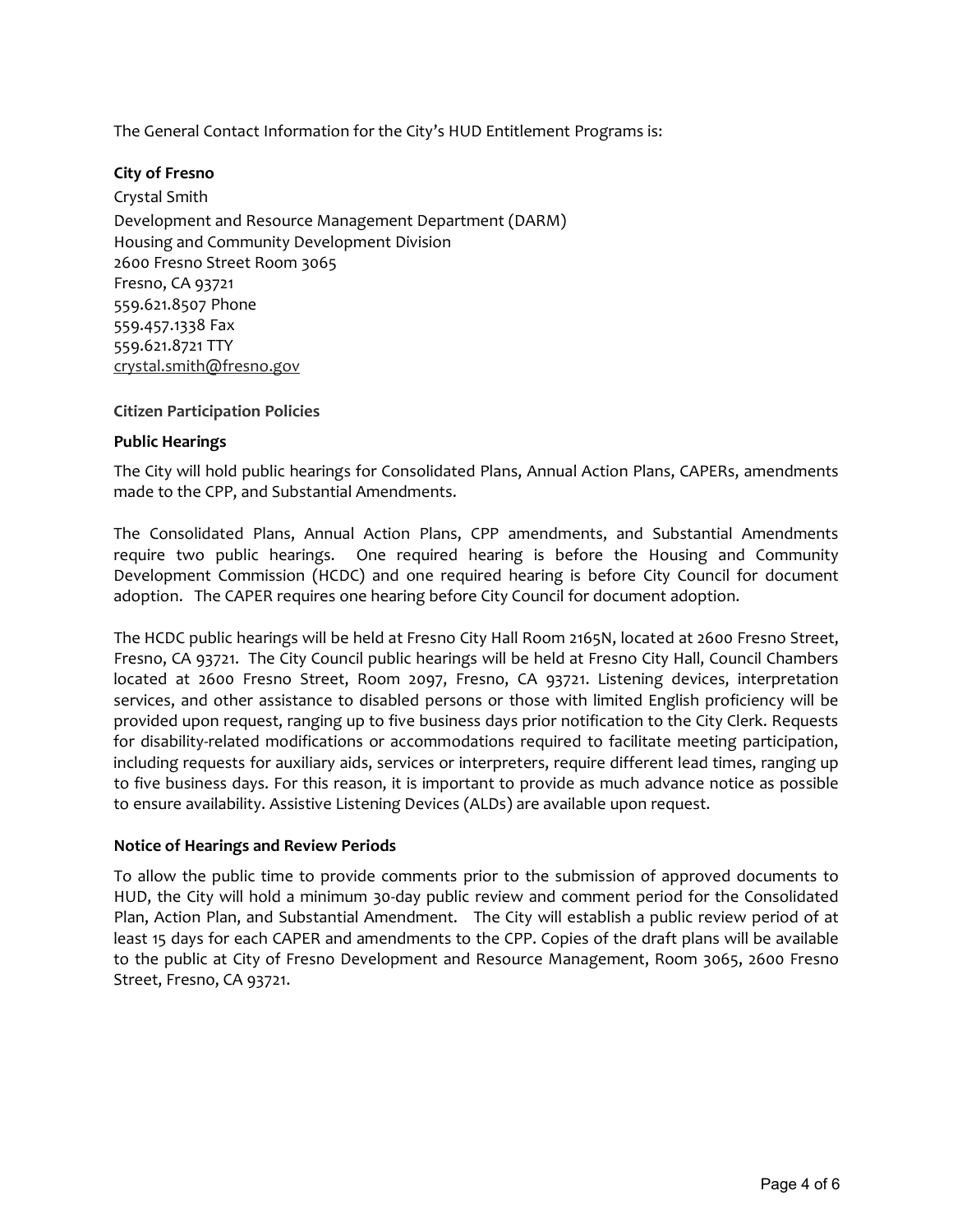The City will place public notices at libraries, recreation centers, community centers, online through the City's website, and through advertisement in the Fresno Bee in advance of a 30‐day public review and comment period.

To ensure that the public, including minorities, persons with limited English proficiency, persons with disabilities, residents of public housing, and LMI residents are able to participate in the public review process, the City will provide residents, public agencies, and other stakeholders with notices on applicable public review periods and public hearings that adhere to the following:

• The notices will be published prior to the start of the public comment period and at least 15 days before the final public hearing and will include information regarding how to request accommodation and services available for persons with disabilities who wish to attend the public hearings.

The notices will be distributed to persons and agencies on the contact list maintained by the City for those parties expressing interest in receiving information and updates related to the City's Consolidated Plan, Action Plan, CAPER, Substantial Amendments and CPP. Interested parties may request to be added to this contact list by sending an email to Crystal.smith@fresno.gov, by calling (559) 621‐8003 or by writing to the Fresno DARM, Room 3065, 2600 Fresno Street, Fresno, CA 93721.

The notices will be distributed through a variety of methods, including e-mail, newspaper publications and the City's website at www.fresno.gov. The notices will include information on how to obtain a copy of the draft documents and scheduled hearing dates, times, and locations.

The public may file comments on draft plans in writing to the Fresno DARM, Room 3065, 2600 Fresno Street, Fresno, CA 93721; via email to crystal.smith@fresno.gov; by phone at (559) 621‐8003. Comments may also be submitted in person to Fresno DARM, Room 3065, 2600 Fresno Street, Fresno, CA 93721, Monday through Friday during business hours, and during the Council adoption hearing.

When necessary or applicable, the City may combine notices complying with several individual requirements into one comprehensive notice for dissemination and publication.

#### Comments/Complaints on Adopted Plans

Comments or complaints from residents, public agencies, and other stakeholders regarding the adopted Consolidated Plan or related amendments and performance reports may be submitted in writing or verbally to the General Contact at Fresno DARM, Room 3065, 2600 Fresno Street, Fresno, CA 93721. Written comments or complaints will be referred to appropriate City staff for consideration and response. The City will attempt to respond to all comments or complaints within 15 business days and maintain a correspondence file for this purpose.

HUD officials will consider public concerns regarding the City's plans and programs described in this Citizen Participation Plan. Written concerns may be submitted to: Maria Cremer, Director Community Planning and Development Division U.S. Department of Housing & Urban Development San Francisco Regional Office, Region IX, One Sansome Street, Suite 1200, San Francisco, CA 94104‐4430.